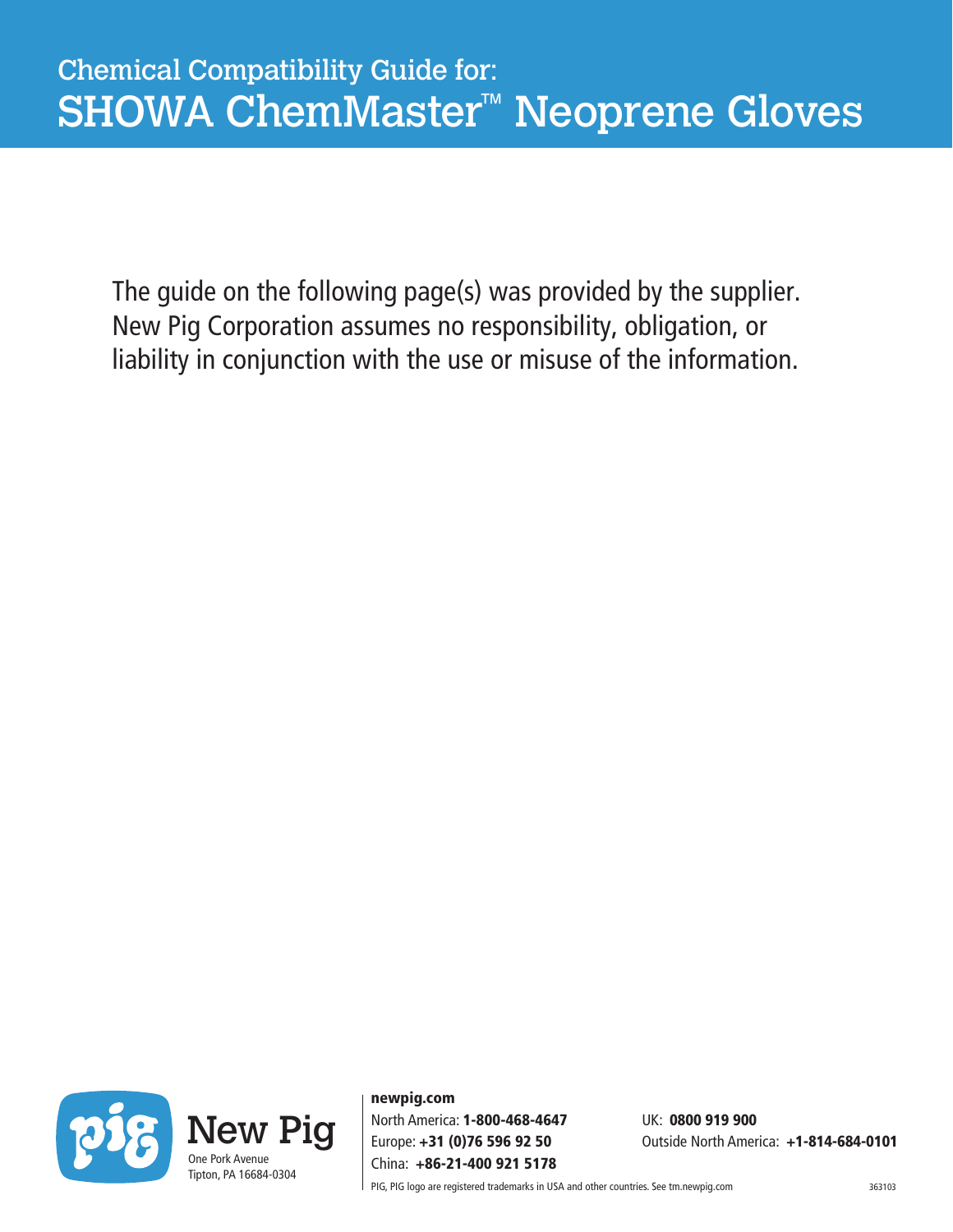





**CHM** Material Neoprene/Natural Rubber LENGTH 12 in. / 305mm



## CHEMICAL PERMEATION

| CHEMICAL NAME               | <b>CAS NUMBER</b> | д            | DEGRADATION RATING |             | $\operatorname{BDT}$ |            |                                                   |
|-----------------------------|-------------------|--------------|--------------------|-------------|----------------------|------------|---------------------------------------------------|
|                             |                   | 5m           | 30 <sub>m</sub>    | 60m         | 240m                 | TTL        | $\ensuremath{\text{INT}}$<br>ASTM F739 ASTM F1383 |
| Formaldehyde 37%            | $50 - 00 - 0$     | $\mathbf E$  | $\mathbf E$        | E           | $\mathbf E$          | >480       | $>240$                                            |
| 2-Hydroxypropionic acid 85% | $50 - 21 - 5$     | E            | E                  | E           | $\mathbf E$          | >480       | >240                                              |
| Carbon Tet                  | $56 - 23 - 5$     |              | $\rm NR$           | $\rm NR$    | $\rm NR$             | $\rm NR$   | $>30$                                             |
| 1,2-Propanediol             | $57 - 55 - 6$     |              |                    |             | E                    | >480       | $>240$                                            |
| Diethyl Ether               | $60 - 29 - 7$     | ${\bf G}$    | F                  |             | ${\bf F}$            | $6 - 10$   | $>10$                                             |
| Aminobenzene                | $62 - 53 - 3$     | $_{\rm NT}$  | NT                 | NT          | NT                   | ${\rm NR}$ | $>240$                                            |
| Ethanol                     | $64 - 17 - 5$     | Е            | Е                  | E           | $\mathbf E$          | $>60$      | $>240$                                            |
| Formic Acid 90%             | $64 - 18 - 6$     | E            |                    |             | $\mathbf E$          | >480       | >240                                              |
| Formic Acid                 | $64 - 18 - 6$     | E            | E                  | E           | $\mathbf E$          | >480       | >240                                              |
| Acetic Acid 84%             | $64-19-7$         |              |                    |             | $\mathbf E$          | >480       | >240                                              |
| Methanol                    | $67 - 56 - 1$     | E            | E                  |             | E                    | $>30$      | >30                                               |
| 2-Propanol                  | $67 - 63 - 0$     | E            | E                  |             | $\mathbf E$          | $>60$      | >240                                              |
| 2-Propanone                 | $67 - 64 - 1$     | $\rm{NT}$    | $_{\rm NT}$        | $_{\rm NT}$ | $\rm{NT}$            | $>\!\!10$  | $_{\rm NT}$                                       |
| Chloroform                  | $67 - 66 - 3$     | $\rm NR$     | NR                 | NR          | NR                   | ${\rm NR}$ | $6 - 10$                                          |
| Dimethylsulfoxide (DMSO)    | $67 - 68 - 5$     | $\mathbf E$  | E                  | E           | $\mathbf E$          | >480       | >240                                              |
| Dimethyl Formamide          | $68 - 12 - 2$     | $\rm{NT}$    | NT                 | $\rm{NT}$   | $\rm{NT}$            | $>30$      | $_{\rm NT}$                                       |
| n-Propanol                  | $71 - 23 - 8$     | E            | E                  | E           | $\mathbf E$          | $>60$      | $>120$                                            |
| Butanol                     | $71-36-3$         | Ε            | E                  | E           | $\mathbf E$          | $>120$     | $>120$                                            |
| Alcohol, Amyl               | $71-41-0$         | $\mathbf E$  | $\mathbf E$        | E           | $\mathbf E$          | >480       | >240                                              |
| Benzene                     | $71-43-2$         | $\mathbf P$  | $\rm NR$           | $\rm NR$    | $\rm NR$             | $\rm NR$   | $6 - 10$                                          |
| 1,1,1-Trichloroethane       | $71 - 55 - 6$     | $\mathbf{P}$ | $\rm NR$           | $\rm NR$    | $\rm NR$             | $\rm NR$   | $>10$                                             |
| Iodide, Methyl              | 74-88-4           | $\rm NR$     | NR                 | $\rm NR$    | <b>NR</b>            | NR         | $1-5$                                             |
| Acetonitrile                | $75 - 05 - 8$     | Ε            | $\mathbf E$        | Ε           | $\mathbf E$          | $1 - 5$    | $>10$                                             |
| Acetaldehyde                | $75-07-0$         | $\mathbf E$  | $\mathbf E$        | E           | F                    | $6 - 10$   | $6 - 10$                                          |
| Chloride, Methylene         | 75-09-2           |              | $\rm NR$           | $\rm NR$    | $\rm NR$             | $\rm NR$   | $6 - 10$                                          |
| Bromoform                   | $75 - 25 - 2$     | $\, {\bf P}$ | $\rm NR$           | $\rm NR$    | $\rm NR$             | $\rm NR$   | $>10$                                             |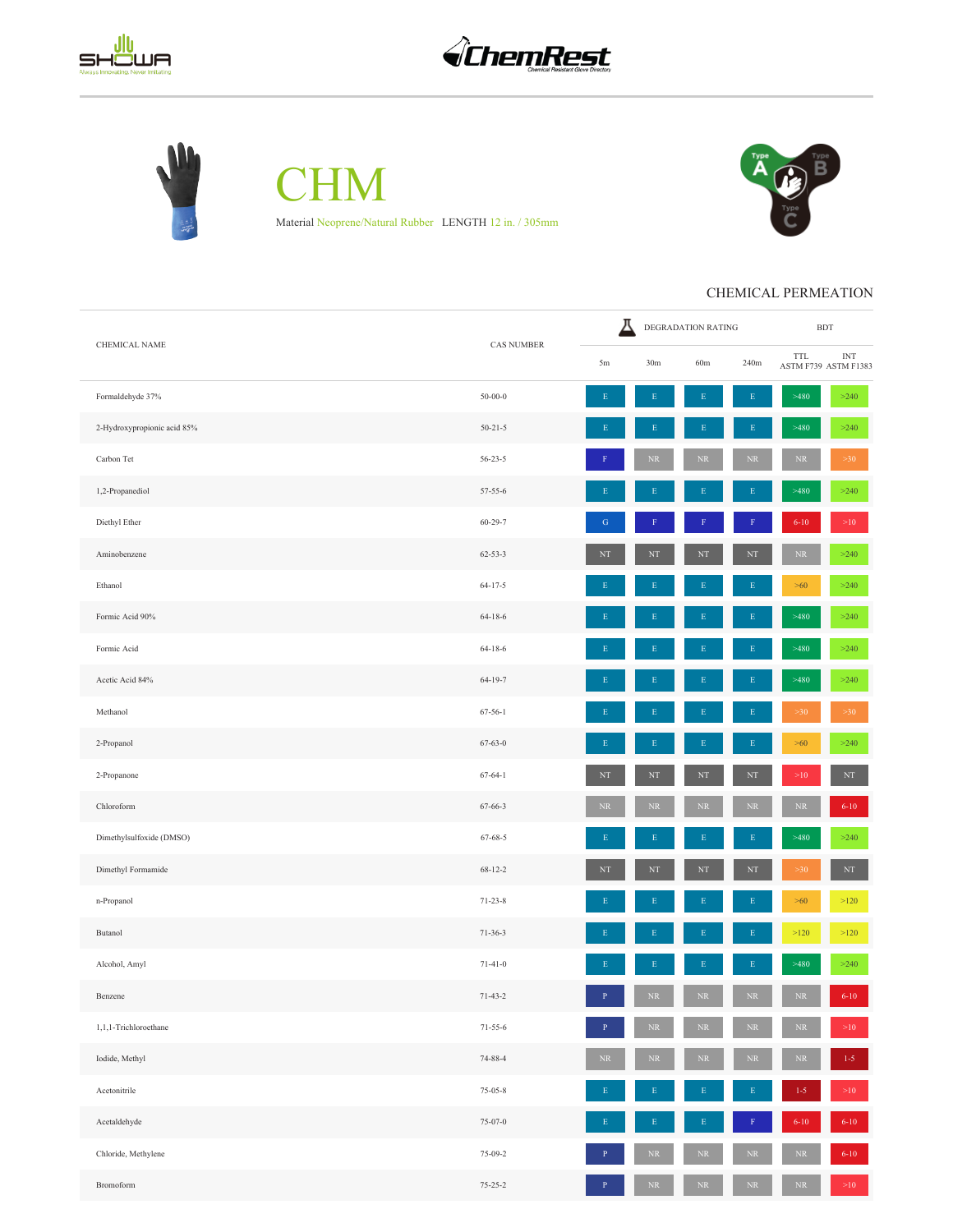| 1,1-Dichloroethene                    | 75-35-4        | $\rm NR$    | $\rm NR$    | $\rm NR$       | $\rm NR$       | $\rm NR$   | $6 - 10$  |
|---------------------------------------|----------------|-------------|-------------|----------------|----------------|------------|-----------|
| Nitromethane                          | $75 - 52 - 5$  | E           |             |                | E              | $>10$      | $>30$     |
| 1,2-Epoxypropane                      | 75-56-9        | G           |             |                | p              | $6 - 10$   | >30       |
| 1,1,2-Trichloro-1,2,2-trifluoroethane | $76 - 13 - 1$  |             |             |                |                | $>60$      | $>60$     |
| Dimethyl Sulfate                      | $77 - 78 - 1$  | F           |             | F              | $\mathbf E$    | >480       | >240      |
| Citric Acid 30%                       | 77-92-9        | F           |             |                | E              | >480       | >240      |
| 2-Butanol                             | 78-83-1        | Е           |             | Е              | $\mathbf E$    | $>60$      | >240      |
| 2-Butanone                            | 78-93-3        | ${\bf G}$   | G           |                |                | $>10$      | >10       |
| Ethylene, Trichloride                 | 79-01-6        | NR          | NR          | $\rm NR$       | ${\rm NR}$     | $\rm NR$   | $1 - 5$   |
| 2-Propeneamide 50%                    | 79-06-1        | E           |             |                |                | >480       | $>240$    |
| 2-Propeneamide(s) 99%                 | $79-06-1$      |             |             |                | E              | >480       | >240      |
| Acetate, Methyl                       | 79-20-9        | ${\bf G}$   | G           | ${\bf G}$      | ${\bf G}$      | $6 - 10$   | >10       |
| Nitro Propane                         | 79-46-9        |             |             | E              | ${\bf G}$      | $>\!\!10$  | $>30$     |
| Methacrylate, Methyl                  | $80 - 62 - 6$  | G           | P           | $\rm NR$       | $\rm NR$       | $\rm NR$   | $>30$     |
| DBP                                   | 84-74-2        | E           | Ε           | E              | ${\bf G}$      | >480       | >240      |
| Vinyl Pyrrolidinone                   | 88-12-0        | NT          | NT          | $_{\rm NT}$    | $_{\rm NT}$    | $>120$     | $\rm{NT}$ |
| Biphenyl 27%                          | 92-52-4        | G           |             | $\, {\bf P}$   | $\rm NR$       | $\rm NR$   | $\rm NR$  |
| Dichlorobenzene O-                    | $95 - 50 - 1$  |             | $\rm NR$    | $\rm NR$       | $\rm NR$       | $\rm NR$   | >10       |
| 2-Aminotoluene                        | 95-53-4        | G           |             |                | $\overline{P}$ | >480       | >240      |
| 1,2,4 - Trimethyl Benzene 98%         | 95-63-6        |             | NR          | $\rm NR$       | $\rm NR$       | $>\!\!10$  | $>10$     |
| <b>Butanone Oxime</b>                 | 96-29-7        | E           |             | E              | $\mathbf E$    | >480       | >240      |
| 2-Ethylbutyl alcohol                  | 97-95-0        | $\mathbf E$ | $\mathbf E$ | $\mathbf E$    | E              | >480       | >240      |
| 2-Furaldehyde                         | $98 - 01 - 1$  | E           |             | E              | $\mathbf{E}$   | >480       | >240      |
| Benzene, Trifluoromethyl              | $98 - 08 - 8$  |             |             | ${\rm NR}$     | $\rm NR$       | $>10$      | >10       |
| Butyl Toluene, p-Tert                 | $98 - 51 - 1$  | G           |             |                | $\rm NR$       | ${\rm NR}$ | >240      |
| 1-chloro-4-[trifluoromethyl]Benzene   | 98-56-6        |             |             | $\overline{P}$ | $\rm NR$       | $>10$      | >30       |
| (1-Methylethyl)benzene                | 98-82-8        | F           | $\rm NR$    | $\rm NR$       | $\rm NR$       | $>10$      | >10       |
| 1-Phenylethanone                      | 98-86-2        | $\mathbf G$ | P           | ${\rm NR}$     | $\rm NR$       | $\rm NR$   | $>60$     |
| Cyclohexyldimethylamine               | 98-94-2        | $_{\rm NT}$ | $\rm{NT}$   | $_{\rm NT}$    | $_{\rm NT}$    | $>60$      | $\rm{NT}$ |
| Nitrobenzene                          | 98-95-3        | ${\bf G}$   |             | ${\bf P}$      | $\rm NR$       | $\rm NR$   | $>30$     |
| Benzene, Ethyl                        | $100 - 41 - 4$ | P           | $\rm NR$    | $\rm NR$       | $\rm NR$       | $\rm NR$   | >10       |
| Benzene, Vinyl                        | $100 - 42 - 5$ |             | $\rm NR$    | $\rm NR$       | $\rm NR$       | $\rm NR$   | $6 - 10$  |
| Alcohol, Benzyl                       | $100 - 51 - 6$ | F           |             | E              | $\mathbf E$    | $1 - 5$    | >240      |
| Benzaldehyde                          | $100 - 52 - 7$ | ${\bf G}$   |             | $\, {\bf P}$   | $\rm NR$       | $\rm NR$   | $>30$     |
| OxyBisbenzene, 1, 1- (Dowtherm) 73%   | $101 - 84 - 8$ | $\mathbf G$ |             | $\mathbf{P}$   | $\rm NR$       | $\rm NR$   | $\rm NR$  |
| 2,2',2"-Nitrilotriethanol             | $102 - 71 - 6$ | F           |             |                | $\mathbf E$    | >480       | $>240$    |
| Methyl Isobutyl Ketoxime              | 105-44-2       | NT          | $_{\rm NT}$ | $\rm{NT}$      | $_{\rm NT}$    | >480       | $>240$    |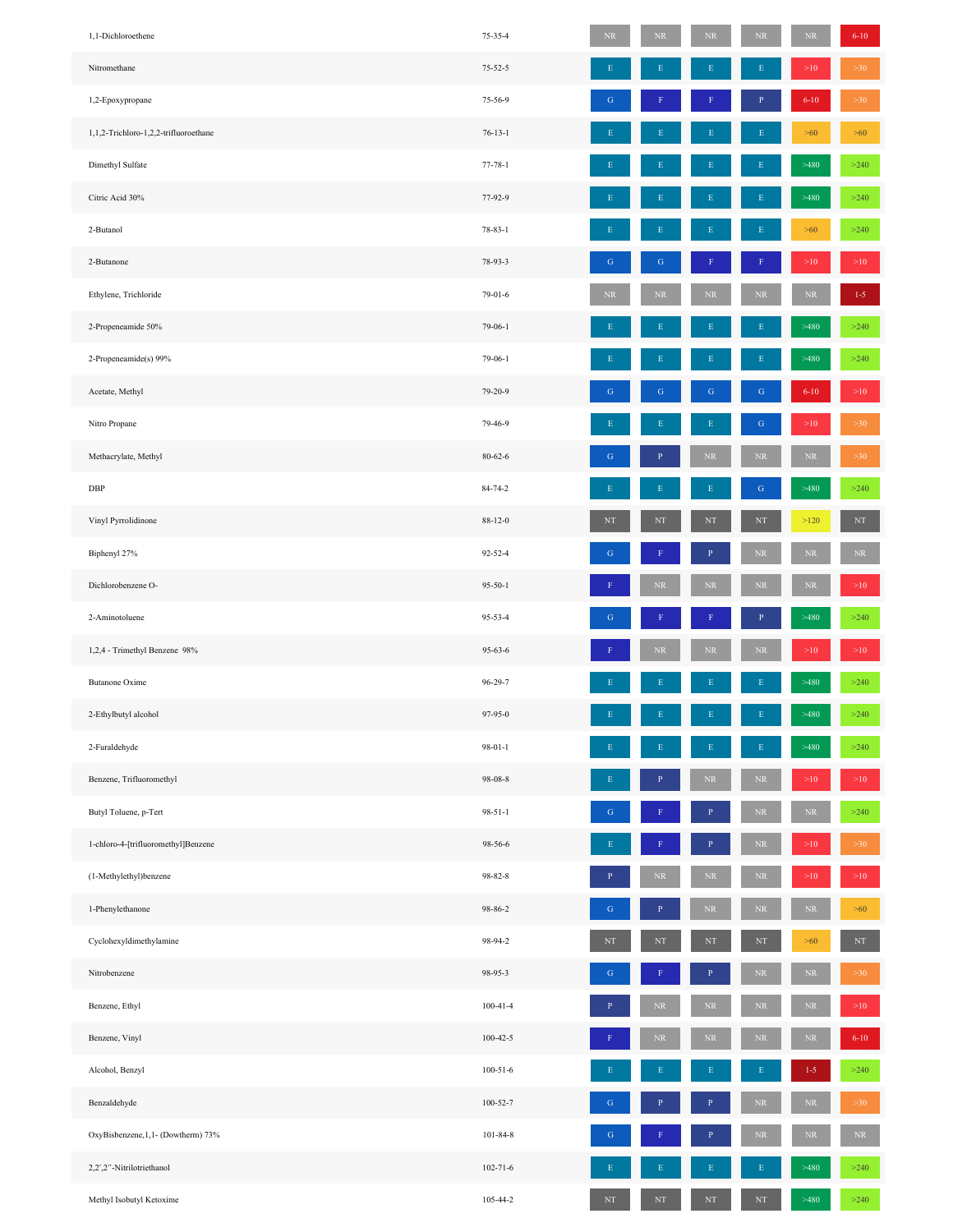| Dimethylpiperazine                        | $106 - 58 - 1$ | $\rm{NT}$   | NT           | $_{\rm NT}$  | $\rm{NT}$    | >30       | $\rm{NT}$ |
|-------------------------------------------|----------------|-------------|--------------|--------------|--------------|-----------|-----------|
| ±)-2-(Chloromethyl)oxiran                 | 106-89-8       |             | ${\bf G}$    | $\mathbf G$  | $\mathbf G$  | $>\!\!10$ | >10       |
| 1,2-Dichloroethane                        | 107-06-2       |             | $\rm NR$     | $\rm NR$     | $\rm NR$     | $\rm NR$  | >10       |
| Acrylonitrile                             | $107 - 13 - 1$ |             | Ε            | E            | Е            | $6 - 10$  | $>10$     |
| 1,2-Diaminoethane 99%                     | $107 - 15 - 3$ |             |              | E            | Е            | >480      | $>240$    |
| 2-Propen-1-ol                             | $107 - 18 - 6$ |             | Ε            | E            | ${\bf G}$    | >30       | >30       |
| 1,2-Ethanediol                            | $107 - 21 - 1$ |             | E            | E            | E            | >480      | >240      |
| Methyl Propyl Ketone                      | 107-87-9       |             |              | $\, {\bf p}$ | $\mathbf{P}$ | $>10$     | $\rm{NT}$ |
| 1-methoxy-2-propanol                      | 107-98-2       | NT          | NT           | $_{\rm NT}$  | NT           | >120      | $\rm{NT}$ |
| Acetate, Vinyl                            | 108-05-4       |             | $\rm NR$     | $\rm NR$     | ${\rm NR}$   | $6 - 10$  | $>10$     |
| 2-Pentanone, Methyl-                      | $108 - 10 - 1$ |             | F            | P            | P            | $\rm NR$  | >30       |
| Acetate, Isopropyl                        | $108 - 21 - 4$ |             | P            | $\mathbf{P}$ | P            | $>10$     | $>10$     |
| PROPYLENE GLYCOL MONOMETHYL ETHER ACETATE | 108-65-6       | $\rm{NT}$   | NT           | $_{\rm NT}$  | NT           | >60       | $\rm{NT}$ |
| 2,6-Dimethyl-4-Heptanone                  | 108-83-8       | н           | $\mathbf E$  | $\mathbf E$  | Ε            | $>120$    | $>240$    |
| Benzene, Methyl                           | 108-88-3       |             | $\rm NR$     | $\rm NR$     | $\rm NR$     | $\rm NR$  | $6 - 10$  |
| Benzene Chloride                          | 108-90-7       |             | $\rm NR$     | $\rm NR$     | $\rm NR$     | $\rm NR$  | $6 - 10$  |
| Cyclohexanol                              | 108-93-0       |             |              | E            | E            | >480      | $>240$    |
| Cyclohexanone                             | 108-94-1       | G           | $\mathbf{P}$ | $\, {\bf P}$ | $\rm NR$     | $\rm NR$  | >30       |
| Carbolic Acid 89%                         | 108-95-2       | $_{\rm NT}$ | $\rm{NT}$    | $_{\rm NT}$  | $_{\rm NT}$  | $>10$     | $>240$    |
| Dimethyl Propaneamide, N,N'-              | 109-55-7       | $\rm{NT}$   | $\rm{NT}$    | $\rm{NT}$    | $\rm{NT}$    | $>60$     | $\rm{NT}$ |
| Acetate, Propyl                           | 109-60-4       | G           |              | P            |              | $\rm NR$  | $>10$     |
| Pentane                                   | 109-66-0       |             |              |              |              | $6 - 10$  | >30       |
| 1-Aminobutane                             | 109-73-9       |             |              | ${\bf P}$    | $\rm NR$     | $\rm NR$  | $\rm{NT}$ |
| DEA                                       | 109-89-7       | G           | $\mathbf{P}$ | $\, {\bf P}$ | $\rm NR$     | $\rm NR$  | $6 - 10$  |
| Diethylene Oxide                          | 109-99-9       |             | $\rm NR$     | $\rm NR$     | $\rm NR$     | $\rm NR$  | $6 - 10$  |
| Hexane                                    | 110-54-3       |             | E            | E            | E            | $>10$     | >30       |
| 2-Ethoxyethanol                           | 110-80-5       |             | ${\bf G}$    | ${\bf G}$    |              | >30       | >30       |
| Cyclohexane                               | 110-82-7       |             | $\mathbf E$  | ${\bf G}$    | ${\rm NR}$   | >10       | >10       |
| PYRIDINE                                  | 110-86-1       | G           |              | P            |              | $\rm NR$  | $>10$     |
| Diethylene oximide                        | 110-91-8       | NT          | NT           | $_{\rm NT}$  | NT           | >30       | >60       |
| 1,5-Pentanedial 50%                       | 111-30-8       |             | E            | Ε            | Е            | >480      | $>240$    |
| 2,2-iminodiethanol                        | 111-42-2       |             | $\mathbf E$  | $\mathbf E$  | Е            | >480      | $>240$    |
| Diethylene Glycol                         | 111-46-6       |             |              |              | E            | >480      | >240      |
| 2-Butoxyethanol                           | $111 - 76 - 2$ |             | F            | E            | E            | >480      | $>240$    |
| Diethylene Glycol Monomethyl Ether        | 111-77-3       |             |              |              | E            | >480      | >240      |
| n-Octanol                                 | 111-87-5       |             | E            | E            | E            | >480      | $>240$    |
| 1-Acetoxy-2-butoxyethane                  | 112-15-2       |             | G            | G            |              | >480      | $>240$    |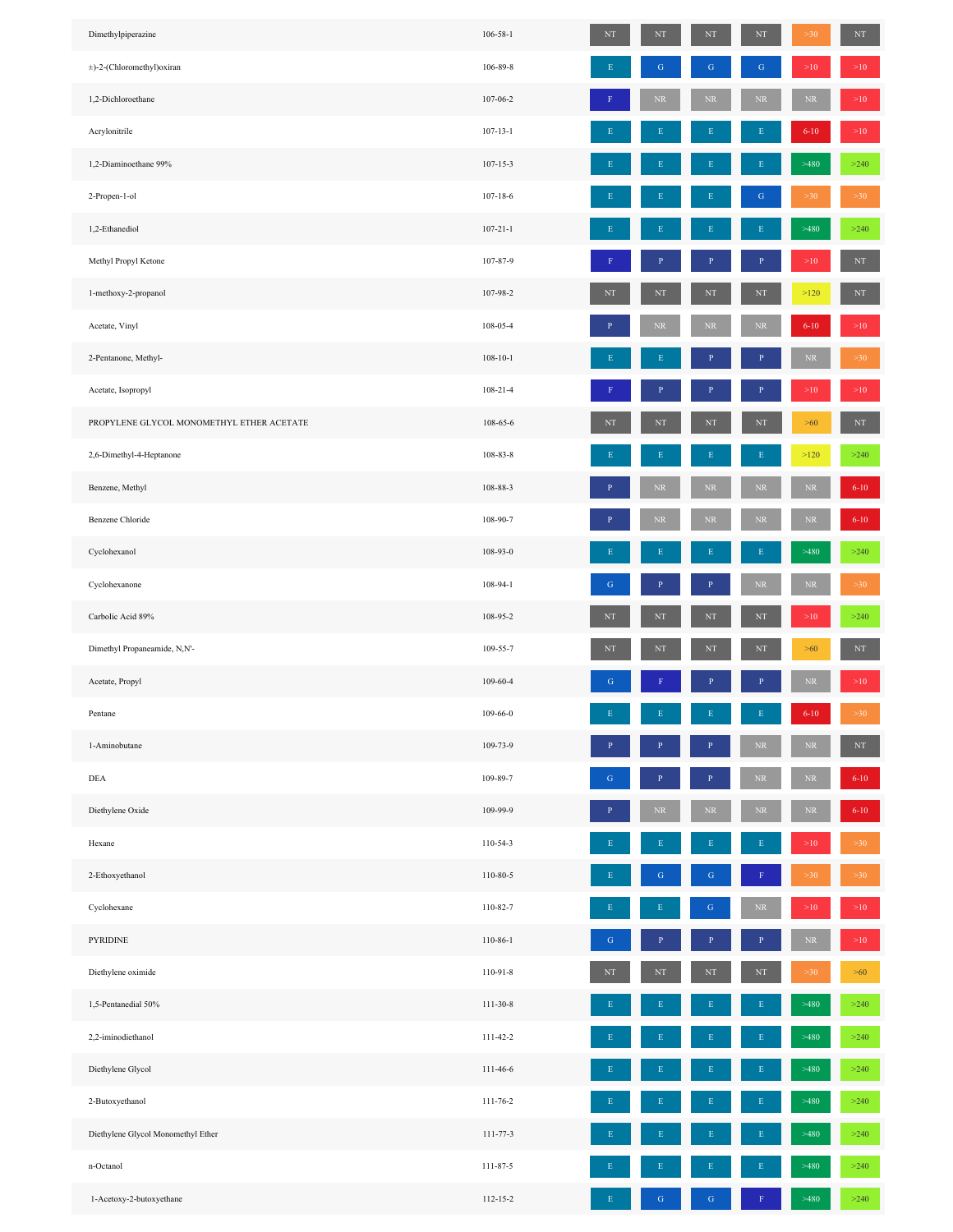| Ethylene Glycol Monohexyl Ether   | 112-25-4       | E           |              |              | E            | >480       | $>240$    |
|-----------------------------------|----------------|-------------|--------------|--------------|--------------|------------|-----------|
| Butoxydiglycol                    | 112-34-5       | E           | $\rm{NT}$    | Е            | $\mathbf E$  | $>60$      | $>240$    |
| Methyltriglycol                   | 112-35-6       | F           | E            | Е            | $\mathbf E$  | >480       | >240      |
| Ethoxytriglycol                   | 112-50-5       |             |              | E            | $\mathbf E$  | >480       | >240      |
| Diethylene Glycol Monohexyl Ether | 112-59-4       |             |              | E            | ${\bf G}$    | >480       | $>240$    |
| Oleic Acid 98%                    | 112-80-1       |             | E            | Е            | $\mathbf E$  | >480       | $>240$    |
| 1,2,4-Trichlorobenzene            | $120 - 82 - 1$ |             | NR           | $\rm NR$     | $\rm NR$     | $\rm NR$   | $>30$     |
| 2,4-Dinitrotoluene 40%            | $121 - 14 - 2$ | NT          | NT           | $\rm{NT}$    | NT           | >480       | $>240$    |
| 4-Hydroxy-4-methyl-2-pentanone    | 123-42-2       | E           |              | E            | E            | $>60$      | >240      |
| 3-Methyl-1-butanol                | 123-51-3       |             |              |              | E            | >60        | $>120$    |
| <b>Butyl Acetate</b>              | 123-86-4       | G           | P            | $\mathbf{P}$ | $\mathbf{P}$ | $\rm NR$   | >10       |
| 1,4-Dioxane                       | 123-91-1       | G           | NT           |              |              | $\rm NR$   | >10       |
| 3-Methylbutyl Ethanoate           | 123-92-2       | G           | $\mathbf{P}$ | $\rm NR$     | $\rm NR$     | ${\rm NR}$ | >10       |
| PERC                              | $127 - 18 - 4$ |             | NR.          | ${\rm NR}$   | ${\rm NR}$   | $\rm NR$   | $>30$     |
| Dimethylacetamide N,N-            | 127-19-5       |             | G            | $\mathcal G$ | ${\bf G}$    | >480       | >240      |
| <b>Butyl Acrylate</b>             | 141-32-2       | NT          | NT           | $_{\rm NT}$  | NT           | $>10$      | $\rm{NT}$ |
| 2-Aminoethanol                    | 141-43-5       | Е           | Ε            | E            | $\mathbf E$  | >480       | >240      |
| Ethyl Acetate                     | 141-78-6       | $_{\rm NT}$ | $\rm{NT}$    | $\rm{NT}$    | $\rm{NT}$    | $6 - 10$   | $\rm{NT}$ |
| Heptane                           | 142-82-5       |             |              | Ε            | $\mathbf E$  | $>30$      | $>30$     |
| Butoxytriglycol                   | 143-22-6       | E           |              | E            | $\mathbf E$  | >480       | >240      |
| 3,4-DCBTF                         | 328-84-7       | G           |              | P            | $\rm NR$     | >30        | $>60$     |
| 2,2,4-Trimethyl Pentane           | 540-84-1       | E           | E            | E            | $\mathbf E$  | $>120$     | $>240$    |
| <b>Butyl Ethylene</b>             | 592-41-6       |             | G            | G            | ${\bf G}$    | >10        | $\rm{NT}$ |
| Amyl Acetate                      | 628-63-7       | G           |              | P            | ${\rm NR}$   | $\rm NR$   | >30       |
| Methyl Pyrrolidone, N-            | 872-50-4       | F           |              |              | $\mathbf E$  | >480       | $>240$    |
| 2-Bromoethyl Acetate              | 927-68-4       | NT          | $\rm{NT}$    | $\rm{NT}$    | NT           | $>30$      | >30       |
| Caustic Potash 45%                | 1310-58-3      | F           |              |              | $\mathbf E$  | >480       | $>240$    |
| Caustic Soda 50%                  | 1310-73-2      |             |              |              | E            | >480       | >240      |
| Cresols                           | 1319-77-3      |             |              |              | ${\bf G}$    | >480       | $>240$    |
| Divinyl Benzene                   | 1321-74-0      |             | NR.          | $\rm NR$     | $\rm NR$     | $\rm NR$   | $>60$     |
| dimethyl benzene                  | 1330-20-7      | $_{\rm NT}$ | $\rm{NT}$    | $\rm{NT}$    | $\rm{NT}$    | $6 - 10$   | $\rm{NT}$ |
| Tricresyl Phosphate               | 1330-78-5      |             |              |              | Е            | >480       | >240      |
| Chromic Acid Solution 50%         | 1333-82-0      |             |              |              | E            | >480       | $>240$    |
| Ammonia Solution 29%              | 1336-21-6      |             |              |              | E            | >480       | $>240$    |
| Gallotannin 50%                   | 1401-55-4      | F           |              | Ε            | $\mathbf E$  | >480       | $>240$    |
| 1-Propoxy-2-propanol              | 1569-01-3      |             |              |              |              | >480       | >240      |
| Methyl-Tert-Butyl Ether           | 1634-04-4      | E           |              | P            | $\mathbf{P}$ | $\rm NR$   | >10       |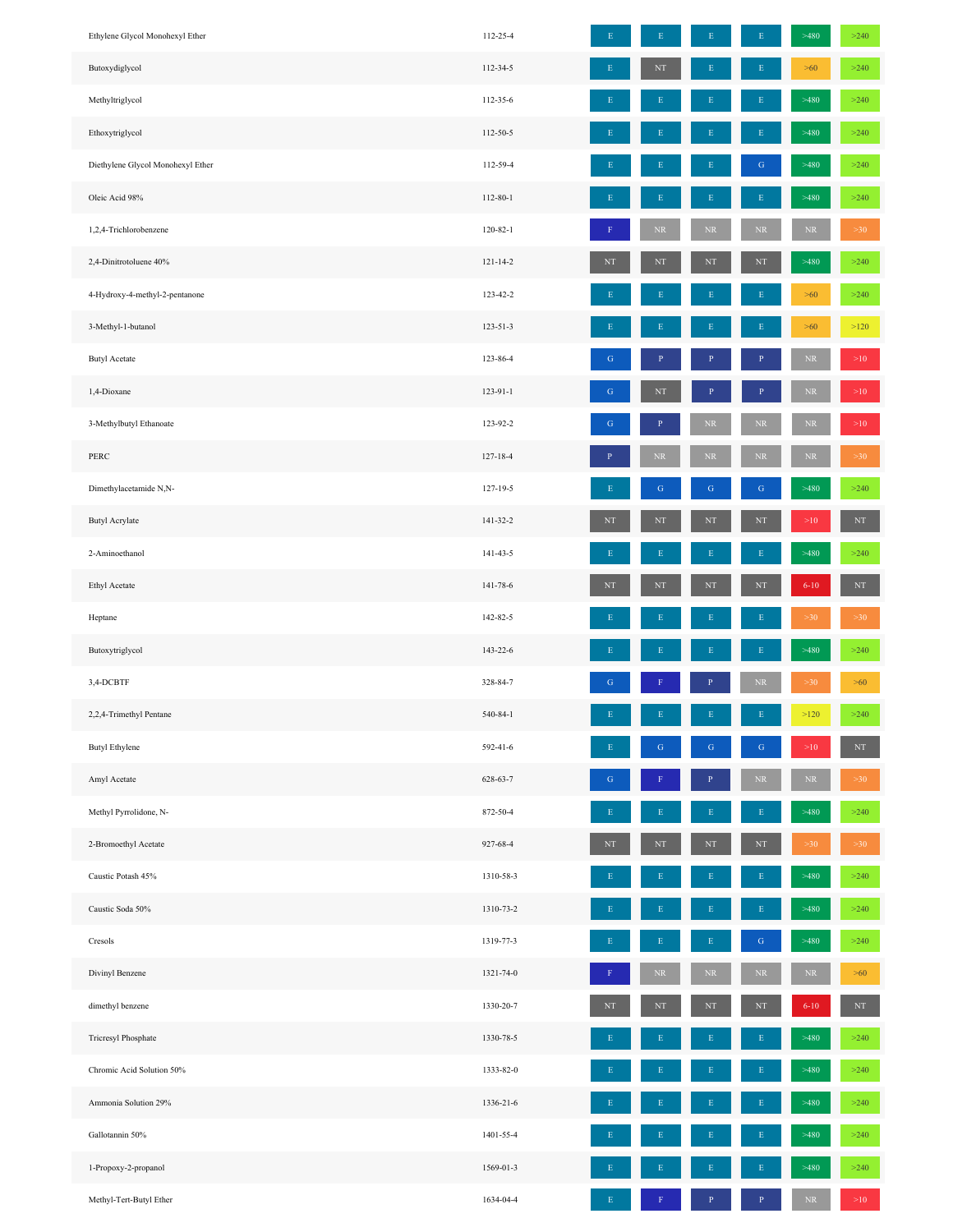| Dichlorofluoroethane            | 1717-00-6        | ${\bf G}$       | $\, {\bf P}$ | $\, {\bf P}$ | $\rm NR$    | $\rm NR$ | $_{\rm NT}$ |
|---------------------------------|------------------|-----------------|--------------|--------------|-------------|----------|-------------|
| Dibutyl phenyl phosphate        | 2528-36-1        | $\mathbf E$     |              | G            |             | >480     | $>240$      |
| 2-Propoxyethanol                | 2807-30-9        |                 |              |              |             | >480     | $>240$      |
| Butoxypropanol                  | 5131-66-8        | Ε               | Е            |              | E           | $>120$   | $>240$      |
| D-Limonene                      | 5989-27-5        | ${\bf G}$       | $\mathbf{P}$ | ${\sf NR}$   | $\rm NR$    | $\rm NR$ | >240        |
| 2,2'-dimorpholinodiethylether   | 6425-39-4        | $\rm{NT}$       | NT           | NT           | $\rm{NT}$   | $>120$   | $\rm{NT}$   |
| 2-(2-Propoxyethoxy)ethanol      | 6881-94-3        | Е               |              |              |             | >480     | $>240$      |
| Muriatic Acid                   | 7647-01-0        | Ε               |              |              | E           | >480     | $>240$      |
| Hydrochloric Acid 37%           | 7647-01-0        |                 |              |              | E           | >480     | $>240$      |
| Hydrochloric Acid 10%           | 7647-01-0        | E               | Ε            |              | Е           | >480     | $>240$      |
| Phosphoric Acid 85%             | 7664-38-2        | $\mathbf E$     | E            | E            | E           | >480     | $>240$      |
| Hydrofluoric Acid 48%           | 7664-39-3        | $_{\rm NT}$     | $\rm{NT}$    | NT           | $_{\rm NT}$ | $>120$   | $\rm{NT}$   |
| Battery Acid 96%                | 7664-93-9        | $_{\rm NT}$     | $\rm{NT}$    | $_{\rm NT}$  | $_{\rm NT}$ | $>60$    | $\rm{NT}$   |
| Battery Acid 50%                | 7664-93-9        | $_{\rm NT}$     | $_{\rm NT}$  | NT           | $\rm{NT}$   | >480     | $>240$      |
| Battery Acid 70%                | 7664-93-9        | $_{\rm NT}$     | NT           | NT           | $\rm{NT}$   | >480     | $>240$      |
| Battery Acid 47%                | 7664-93-9        | $E_{\parallel}$ | $\mathbf E$  | E            | $\mathbf E$ | >480     | $>240$      |
| Battery Acid 10%                | 7664-93-9        | $_{\rm NT}$     | $_{\rm NT}$  | NT           | $\rm{NT}$   | >480     | $>240$      |
| Battery Acid 25%                | 7664-93-9        | $_{\rm NT}$     | NT           | NT           | $\rm{NT}$   | >480     | $>240$      |
| Bleach: Sodium Hypochlorite 6%  | 7681-52-9        | Е               | Ε            |              | E           | >480     | $>240$      |
| Nitric Acid 70%                 | 7697-37-2        | $\mathbf E$     | E            | E            | E           | >480     | $>240$      |
| Nitric Acid 23%                 | 7697-37-2        | Е               |              |              | Е           | >480     | $>240$      |
| Hydrogen Peroxide 30%           | 7722-84-1        | $\mathbf E$     |              |              | E           | >480     | $>240$      |
| Gasoline (unleaded)             | 8006-61-9        | E               |              | ${\bf G}$    | $\rm NR$    | $\rm NR$ | $>10$       |
| Fir Oil                         | 8006-64-2        | $_{\rm NT}$     | NT           | $_{\rm NT}$  | $\rm{NT}$   | $>30$    | $>60$       |
| Aqua Regia                      | 8007-56-5        | E               | $\mathbf E$  | E            | E           | >480     | $>240$      |
| Kerosene                        | 8008-20-6        | Е               | Ε            | ${\bf G}$    | ${\bf G}$   | $>60$    | $>240$      |
| Ligroin                         | 8032-32-4        | Е               |              |              | G           | $>10$    | $>240$      |
| Dry Cleaning Mineral Spirits    | 8052-41-3        | Ε               | Ε            |              | Е           | $>60$    | $>120$      |
| 2-Chloro-2-Oxoethyl Acetate     | 13831-31-7       | Ε               | E            |              | ${\bf G}$   | $>60$    | $>120$      |
| Fluoboric Acid 49%              | $16872 - 11 - 0$ | Е               | Ε            | E            | Е           | >480     | $>240$      |
| 1-Chloro-2-Methyl Benzene       | 25168-05-2       | $\, {\bf P}$    | $\rm NR$     | $\rm NR$     | $\rm NR$    | $>10$    | $>10$       |
| <b>Butyl Dipropasol Solvent</b> | 29911-28-2       | $\mathbf E$     | $\mathbf E$  | $\mathbf E$  | E           | >480     | $>240$      |
| Antimony Tributyrate 95%        | 53856-17-0       | $_{\rm NT}$     | $\rm{NT}$    | NT           | $_{\rm NT}$ | >480     | $>240$      |
| Dry cleaning safety solvent     | 64475-85-0       | F               |              |              |             | $> 60$   | >60         |
| Diesel Fuel                     | 77650-28-3       | E               | $\mathbf E$  | E            | ${\bf G}$   | >480     | $>240$      |

 $\blacksquare$ DEGRADATION RATING

E=EXCELLENT; G=GOOD; F=FAIR; P=POOR; NR= NOT RECOMMENDED; NT=NOT TESTED